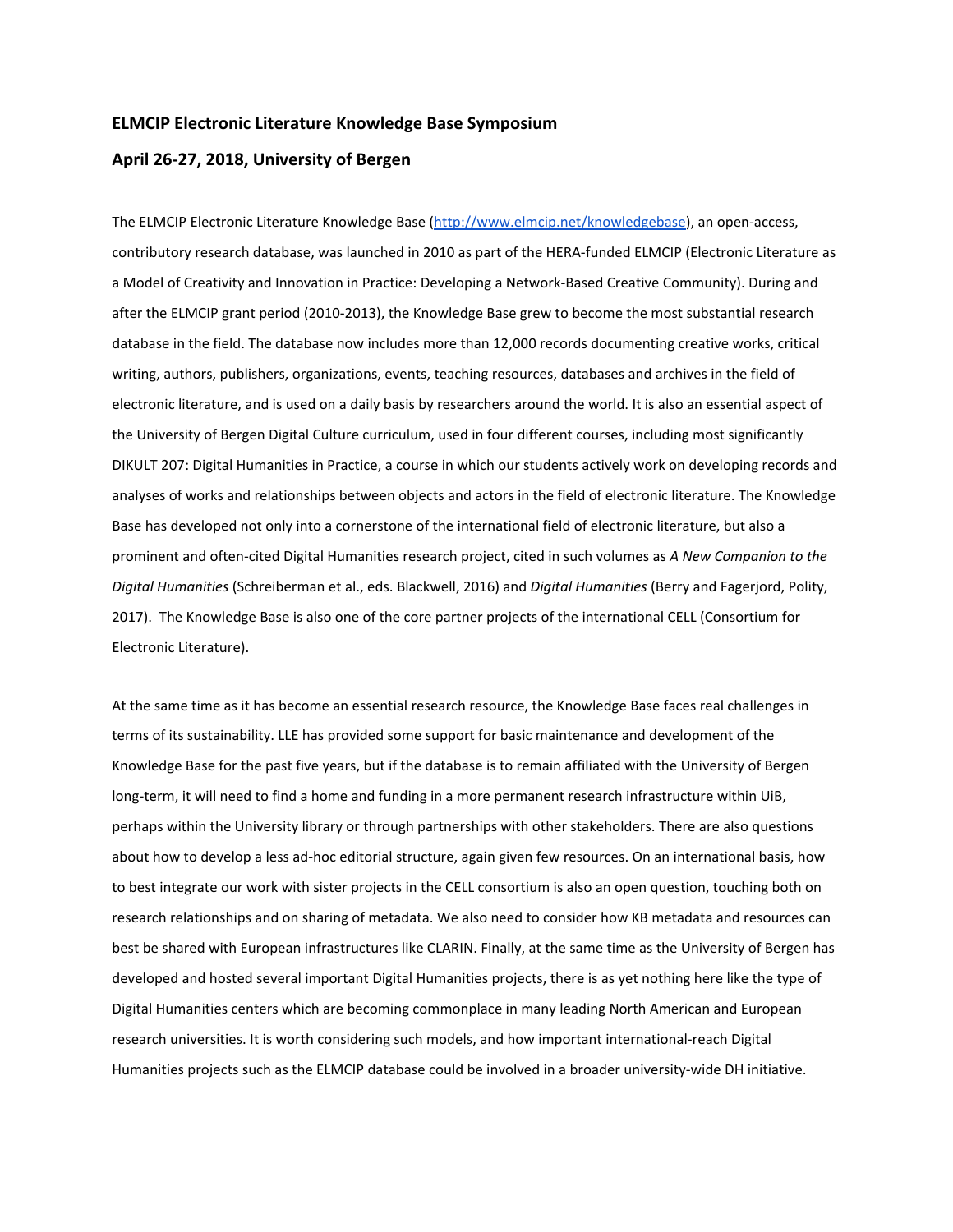Participants: from the University of Bergen: Scott Rettberg, Jill Walker Rettberg, Alvaro Seiça (Skype), Elisabeth Nesheim, Stein Magne Bjørklund, Aud Gjersdal & invited guests from the UiB humanities faculty and UiB libraries. External guests: Hannah Ackermans (Netherlands), Davin Heckman (Winona State University, USA), Piotr Marecki (Jagiellonian University, Poland), Elli Mylonas (Brown University, USA), Anna Nacher (Jagiellonian University, Poland), Eric Rasmussen (University of Stavanger), Joseph Tabbi (University of Illinois, Chicago, USA).

### Thursday, April 26th

### Room: HF 216

9:30: Coffee & introductions

10-10:45: Knowledge Base in Review

Roundtable discussion of history of the Knowledge Base project, lessons learned, and present condition. S. Rettberg, E. Rasmussen, A. Seiça, S. Bjørklund

10:45-11:30: Electronic Literature Knowledge Base for Researchers and Teachers

Presentations discussing research outcomes derived from use of the KB, and use in pedagogy.

J.W. Rettberg, S. Rettberg, A. Seiça, H. Ackermans

11:30-12: Light lunch (wraps)

### Move to UiB, Arts and Humanities Library, Mezzanine

12-12:45: Digital Humanities in the Library: Support, Advocacy and Maintenance A presentation by Elli Mylonas, Director, Center for Digital Scholarship, Brown University Library on on pioneering efforts in merging DH research, infrastructure, and libraries. **12:45-1:30:** The Future of Digital Humanities at the University of Bergen Roundtable discussion, participants TBA **1:30-3:00:** Walk through Nygårdsparken, visit to Media City Bergen, coffee **3:00-3:45:** Labs for the Digital Humanities Presentation by Piotr Marecki of UBU lab at Jagellionian University, discussion of different lab models for e-lit and digital culture. *Light snacks served.*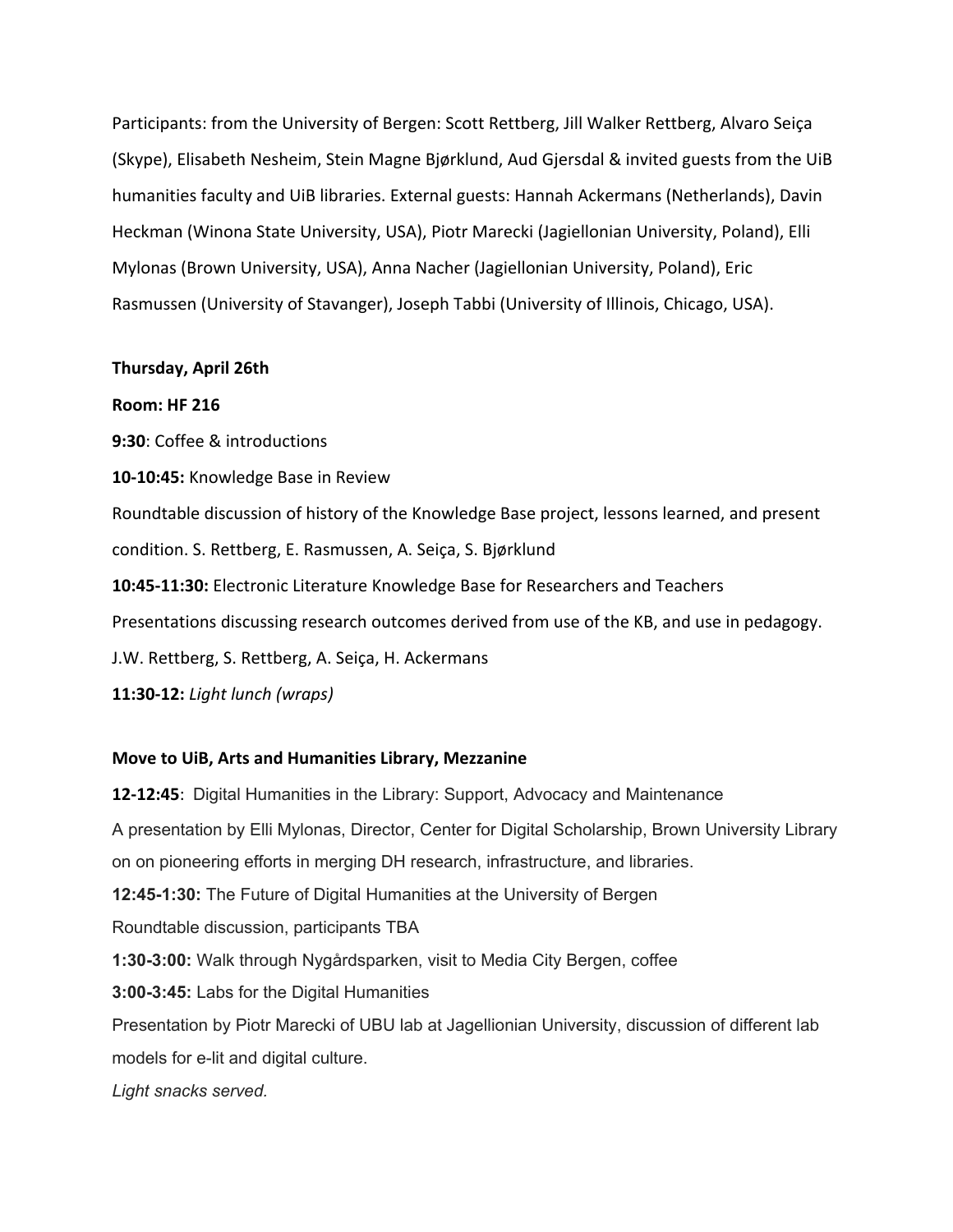**4-5:00:** The Electronic Literature Knowledge Base for Authors Feedback from e-lit authors and researchers on how the Knowledge Base informs their practice, what they like to see in the future. Remote participants TBA. **5:30-6:30** Hyperobjects exhibition at the Joy Forum Tour of the Hyperobjects exhibition at Joy Forum and Rom 61 in the new Faculty for Art, Music, and Design building, Møllendalsveien 61. **8:00** *Dinner location TBA*

## Friday, April 27th

## Room: Sydneshaugen Skole, 124

9:30-10:30 Discussion of potential Marie Curie ITN Resercher Training Network

10:30-11:30 The Consortium for Electronic Literature

Discussion of the status of the CELL consortium, led by Davin Heckman, ELO board of directors. Sandwiches served.

# Move to UiB, Arts and Humanities Library, Mezzanine

12:00-1:00 Redefining Electronic Literature

Book presentation and debate: two new books: The Bloomsbury Handbook of Electronic Literature (Bloomsbury, 2018) edited by Joseph Tabbi and Electronic Literature by Scott Rettberg (Polity, 2018) that promise to redefine the scholarship and pedagogy of electronic literature will be presented and discussed in a debate moderated by Eric Rasmussen.

# Move to Sydneshaugen Skole, 124

1:30-3:00 Knowledge Base Hands-on Jam Session

Participants will work with the ELMCIP Knowledge Base in documenting chapters from The Bloomsbury Handbook of Electronic Literature and will discuss the user experience. Workshop leader: Hannah Ackermans

*Light snacks served.*

3:00-4:00 The Future of the Knowledge Base

Brainstorming future development scenarios, uses, features, funding, hosting, etc. of the